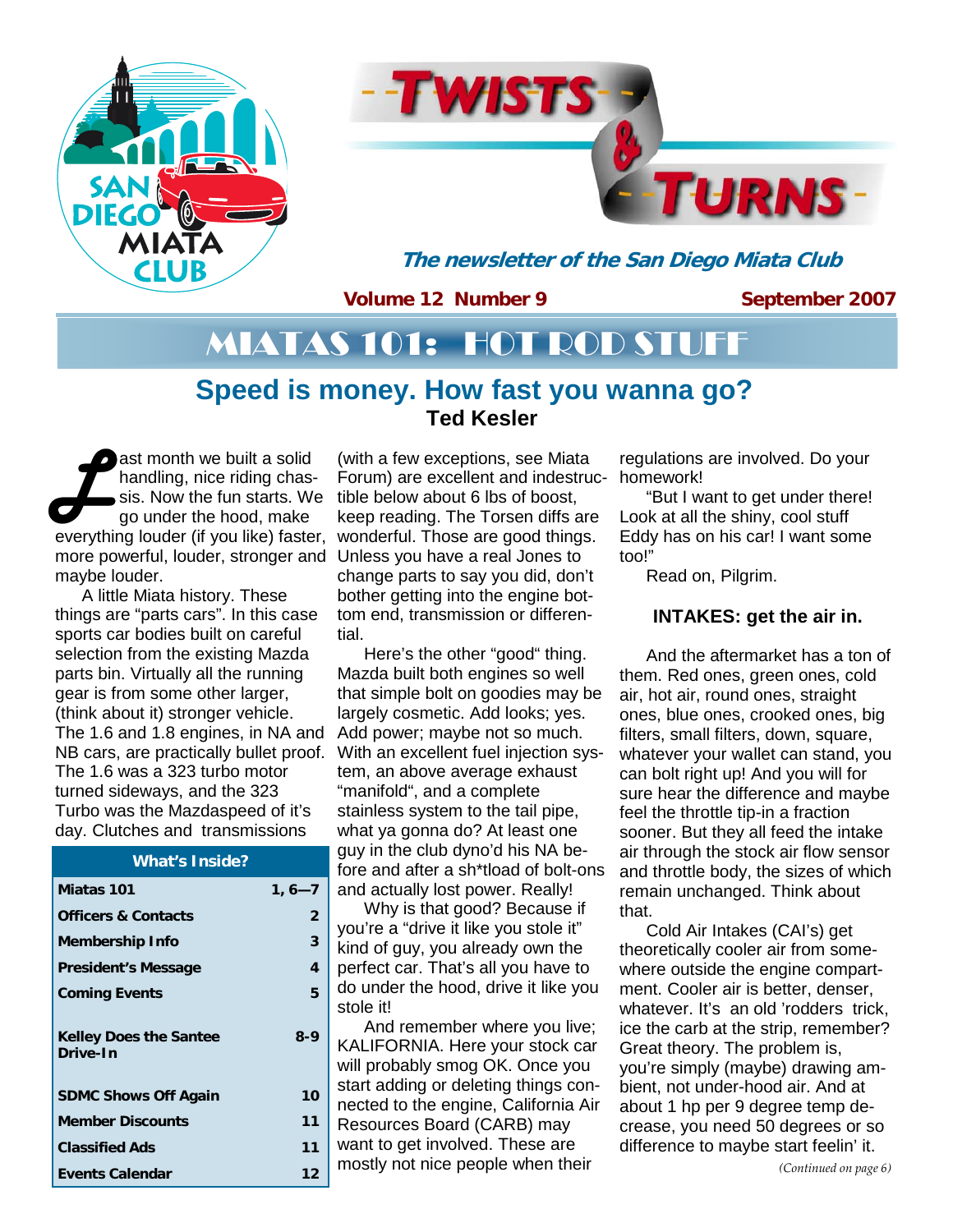# SDMC Officers



**HAROLD SCHWARTZ President** 



**DAVID STREETER Vice President** 



**GABE RIVERA Secretary** 

619-670-3789



**HINKI F Treasurer** 

### **Executive Board**

"@..." indicates that e-mail address ends in @sandiegomiataclub.org

**Administrative Board** 

| Harold Schwartz                         | 858-271-0084 | <i>president</i> @                                             |
|-----------------------------------------|--------------|----------------------------------------------------------------|
| <b>VICE PRESIDENT</b><br>David Streeter | 951-461-1722 | vicepresident@                                                 |
| Gabe Rivera                             | 619-295-5993 | secretary@                                                     |
| Jack Hinkle                             | 760-735-9456 | treasurer@                                                     |
|                                         |              | C Thuicates that e-mail address ends in Csandiegonialaciup.org |

*To send e-mail to all members of the Board board@...*

**MEMBERSHIP** Jerry & Janice Boster 619-437-4465 *membership@...* **EVENTS COORDINATOR** Tom Thompson 949-492-5885 *events@...*<br>Mark Booth 619-670-3789

**CLUB E-MAIL** Bob Kleeman 619-501-9776 *postmaster@...* **WEBMASTER** Dan Garcia 619-448-4380 *webmaster@...*  **CLUB REGALIA** Mike & Lisa Schwartz 858-549-4344 *regalia@...*

**HISTORIAN** Elinor Shack 858-485-0278 *mshack@san.rr.com* **NAME BADGES** Vicky Krueger 858-486-4711 *vicky@teamvoodoo.com*

# **Twists & Turns Staff**

| Editor                     | Laurie Waid                                       | 760-432-0727                                 | newsletter@                                                 |
|----------------------------|---------------------------------------------------|----------------------------------------------|-------------------------------------------------------------|
| PERSONALITIES EDITOR       | Kelley Raymond                                    | 619-846-3784                                 | kray63@yahoo.com                                            |
| <b>TECHNICAL EDITOR</b>    | Barry Billingsley                                 | 858-755-5905                                 |                                                             |
|                            |                                                   |                                              | barrybillingsley@worldnet.att.net                           |
| LOGISTICS                  | Helen Sharp                                       |                                              |                                                             |
| <b>MAILING COORDINATOR</b> | Janice Boster                                     | 619-437-4465                                 | jboster@san.rr.com                                          |
| <b>PROOFREADERS</b>        | Robin Faircloth<br>Carl Martens<br>Cindy Jennings | 760-789-5171<br>619-501-4852<br>619-476-0951 | hawkinlady@cox.net<br>chmartens@cox.net<br>cinjen72@cox.net |
| Printing                   | Sign Up                                           | 858-486-6771                                 | signup7@aol.com                                             |

The SAN DIEGO MIATA CLUB is a California nonprofit corporation. *Twists & Turns* is the monthly newsletter of the SAN DIEGO MIATA CLUB. Use of articles or stories by other Miata clubs is hereby granted, provided proper credit is given. Submissions to the newsletter are welcomed and encouraged. When possible, please e-mail your submissions to the newsletter editor. Submissions may also be mailed to the club's post office box.Submission deadline is the 15th of each month. The Editor reserves the right to edit all submissions.

# **Contact SDMC**

#### **On the web**

*www.sandiegomiataclub.org* 

**24-hour voice message line**  619-434-2007

#### **By mail**

P.O. Box 180833 Coronado CA 92178-0833

#### **Club e-mail**

Most club communication is conducted via e-mail through a Yahoo Group named SDMC-List. A free Yahoo account is required. Follow these steps to join.

- 1. Go to *http://autos.groups.yahoo.com/ group/SDMC-List* (capitalization matters!).
- 2. Click "Join This Group!"
- 3. If you have a Yahoo account, log in. If you do not, click "Sign Up" and follow the instructions.
- 4. After logging in, you will be returned to the SDMC-List "Join This Group" page.
- 5. In "Comment to Owner," state that you are an SDMC member.
- 6. Complete remaining selections, perform Word Verification, and click the "Join" button.
- 7. Your SDMC membership will be verified. The verification and approval process may take several days.

For more detailed instructions, see the club's website.

#### **Membership roster**

The membership roster is available to SDMC members only. Follow these steps to access the roster.

- 1. Go to *http://autos.groups.yahoo.com/ group/SDMC-List*.
- 2. Log in and click "Database"
- 3. Click on the most current table in the tables list
- 4. To print, click "Printable Report." The printed copy will be 15–20 pages. For more detailed instructions and options, see the club's web site.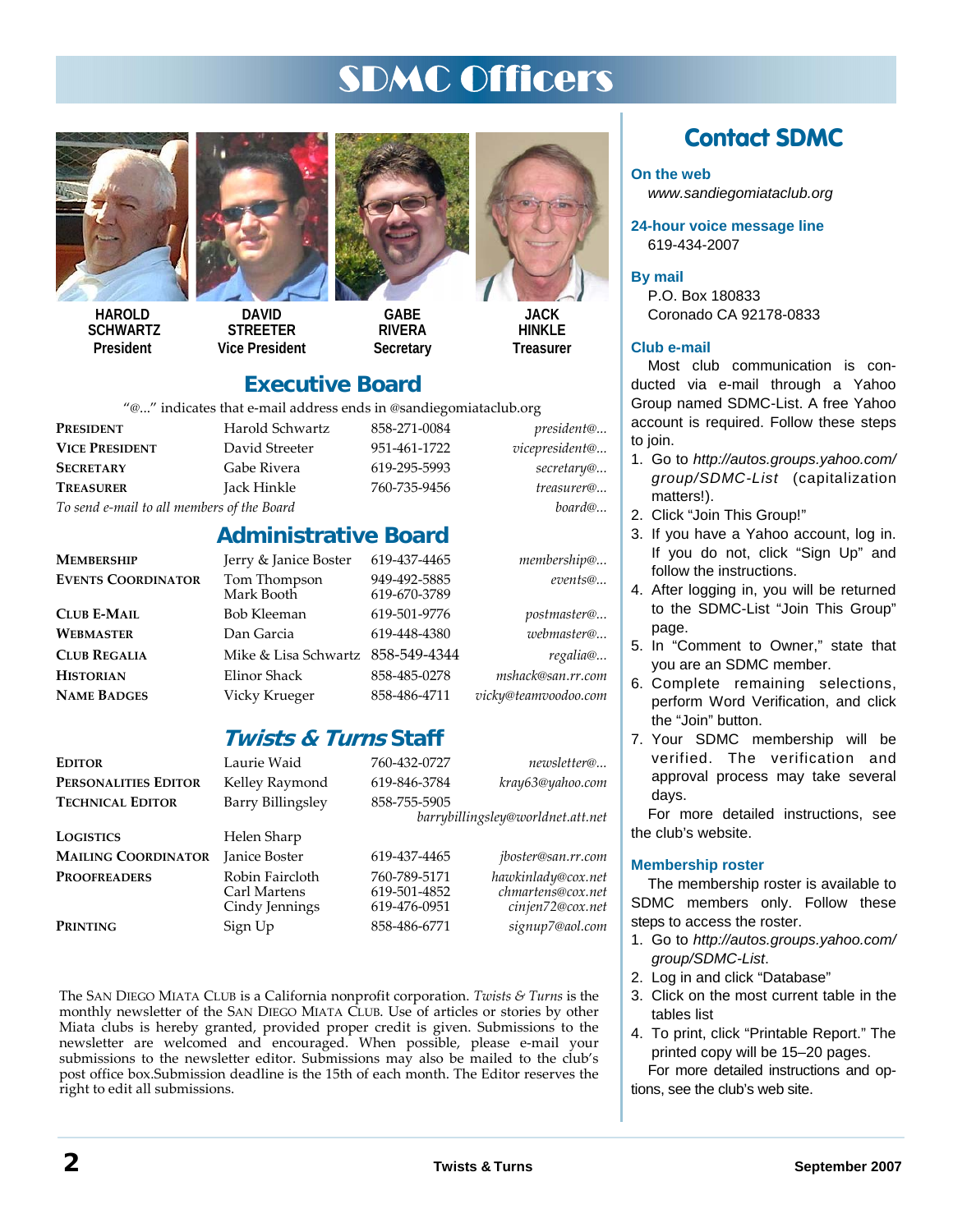# Membership Information

## **New Members**

As of August 15, 2007 there are 245 memberships (86 single, 159 dual) and a total of 404 members.

Welcome to newest memberships – 4 (since last newsletter):

Mike & Angie Nalepa Santee 2007 Red mnalepa@mazdausa.com

# **Monthly Meetings**

Our monthly meetings are a great opportunity to meet your fellow club members, ask questions, and share stories. Meetings are held on the friends. The informal meeting starts fourth Thursday of each month, except in November and December fun. when we meet on the third Thursday.

We meet at the Boll Weevil **This month's meeting**  restaurant, 9330 Clairemont Mesa **date:**  Blvd., in San Diego (between I-15 and SR 163). To contact the restau-**Thursday, September 27**  rant, call 858-571-6225.

Alys Montgomery San Diego 1991 Silver crueljustice@sbcglobal.net

Paul Przybysz Cardif by the Sea 1990 Mariner Blue paulprzybysz@yahoo.com

Sue Ann & Larry Wallace San Diego 1990 Red sdbeachmom@earthlink.net

Many members arrive around 6 p.m. to enjoy meals, snacks, or beverages while chatting with their Miata at 7 p.m. We guarantee you'll have

### **Dues**

Dues are \$35 per calendar year, for either an individual or a dual membership (two members in the same household). Members who join the club in the first half of the calendar year (January through June) pay \$35 for their first year; those who join in the second half of the year pay \$20 for the remainder of the year.

### **Badges**

Have you noticed those engraved plastic name badges that other members wear? Would you like to get one?

Badges are available in colors to match your car. The cost is \$9 each for badges with safety-pin closures, or \$11 each for badges with magnetic fasteners. Prices include shipping to your home.

Sue Hinkle handles the ordering. Badge request forms are available at the Regalia table at monthly meetings and on the club's web site. All orders must be prepaid.



### Our Mission

The purpose of the club is to promote the enjoyment of, and enthusiasm for, one of the world's most exciting sports cars—the Mazda Miata.

Owning and driving a Miata is one of life's great pleasures, and adding the company and camaraderie of like-minded enthusiasts only enhances the experience. Won't you join the fun as we enjoy the beauty of San Diego County from the seat of a very special little roadster?

#### **Let's have fun driving our Miatas!**

# **Who's next?**

If you would like to have your profile published in *Twists & Turns*, call Kelley Raymond at 619-846-3784 or send e-mail to *kray63@yahoo.com*.

To preview the list of questions Kelley uses to start her interviews, visit SDMC's web site (*www.sandiegomiataclub.org*), click the link "Club and Car Info," then the link "Member Profile Sheet."

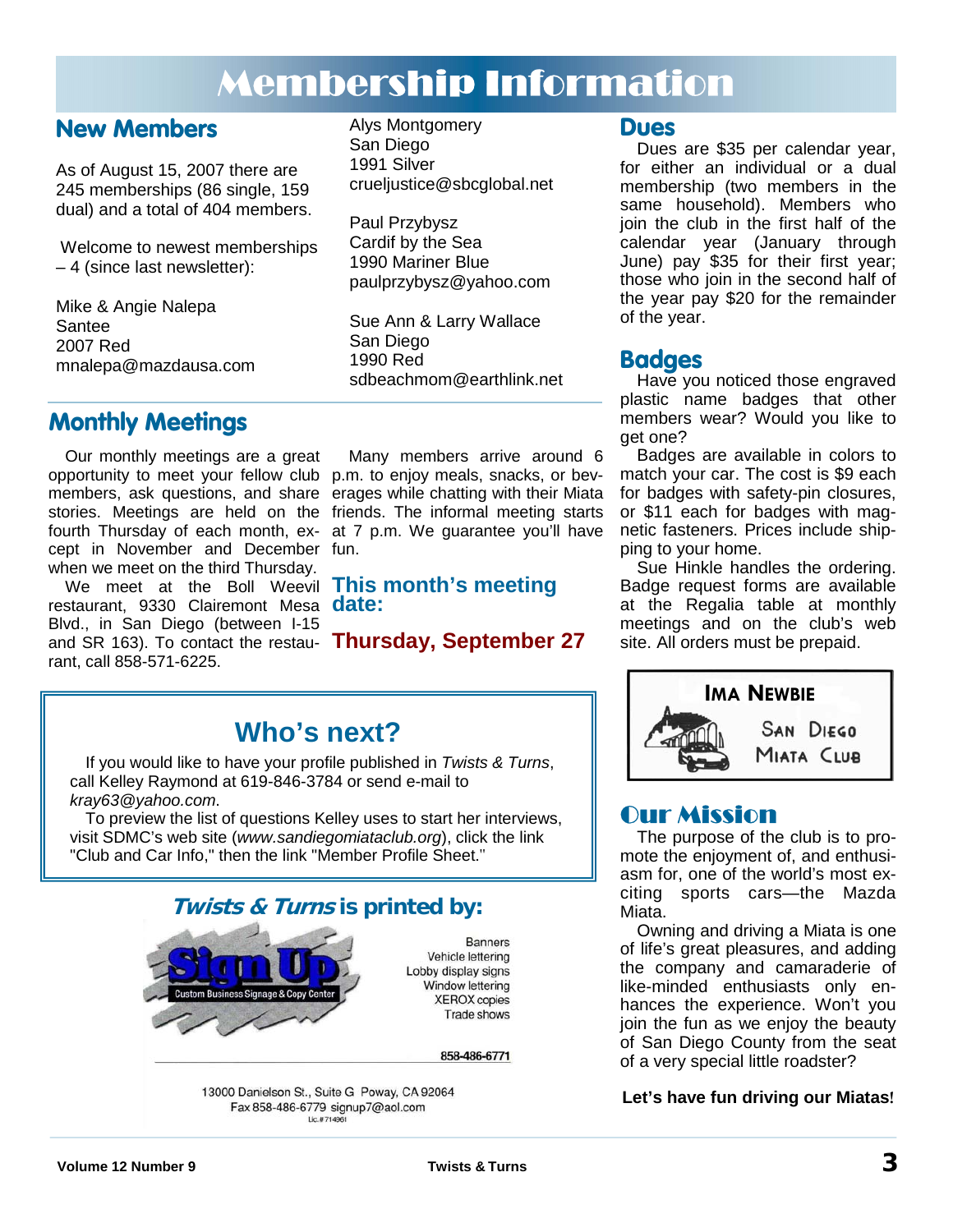# Coming Events

### **SAVE THE DATE Sept 22, 2007:**

## **DETAILS TO FOLLOW: Mazda North America Operations Port tour**

Start Time: 10:00 AM **Place:** National City **Contact:** Les Smith lessmith@san.rr.com



# **SAVE THE DATE: NOVEMBER 4, 2007.**

The Garons are working on an idea for a rally with driving, fun and prizes. . . ending with a dinner or picnic to benefit local youth soccer players with a scholarship in their son's name, the Gregg M. Garon memorial scholarship. Details to come!

If you'd like to help, please email the Garons at dmgaron@cox.net



# The Prez Sez

### **HAROLD SCHWARTZ, PRESIDENT**

**W** ell, here it is, already September<br>
and summer is just about over.<br>
This is a good time of the year in<br>
San Diego when the crowds have all gone and summer is just about over. This is a good time of the year in back home and we get our bays and beaches back. Sounds like a good time to have a Saturday night picnic at the beach. I think we had a really nice summer beginning with our annual picnic, the car show on the bay at Marina Park, Kelly leading some members to the drive-in where there is always two top run movies playing, and Mark's awesome twilight run that was about as perfect an outing as we could wish for. For those who didn't make it, the part of the run down Sunrise Highway coincided with a beautiful sunset over the mountains. As we turned to go into Pine Valley the full moon greeted us over our shoulder. The run concluded with our final stop at a DQ for some well-deserved ice cream.

I know we could use some rain in bad

way but what and ideal summer for those of us

who are lucky enough to own and drive the world's most fun car, the Miata, with lots of top down weather.

I'm would like to see some other members come forward and



plan a run for the fall or winter. You can earn your magnetic signs the way Kelly was able to earn hers for the drive in movie run. Thanks Kelly I hear it was awesome. Also, remember you only have until December 31 to be eligible for one of Mark Booth's DVD of the prior years of SDMC.

 Be safe out there and I hope to see you at an upcoming meeting or event.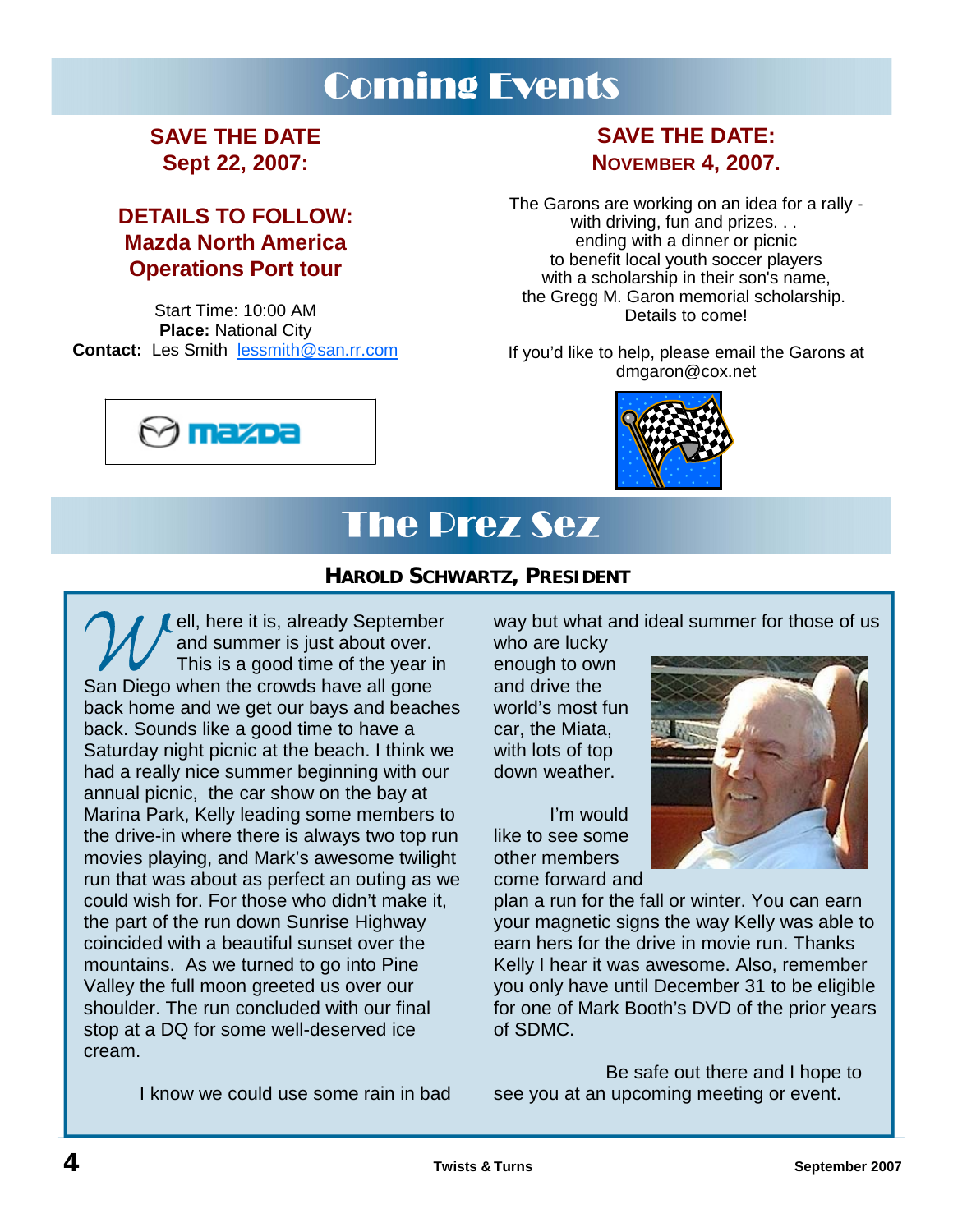### **Cruisin' Grand**

First Friday of each month, April–September 6:00 p.m. for dinner, 7:00 p.m. to cruise

**Meet:** Tom's #23 restaurant in Escondido SW corner of Centre City Pky and 5th St.) **Contact:** Steve & Laurie Waid, 760-432-0727, *swaid@cox.net* 

#### **Details:**

On Friday nights from April through September, Escondido opens up Grand Ave. for cruising. On the *first* Friday of each month, SDMC members meet at Tom's #23 at 6:00 p.m. to eat before leaving at 7:00 p.m. to cruise Grand. After taking a spin up and down Grand a few times, we park and then walk Grand. You will see hot rods, street rods, muscle cars, restorations, motorcycles, and more. A fun "blast from the past."

After cruisin' and walkin' Grand, we will drive a short distance to the Waids' house for dessert. This will be a full evening of car fun for car people.



### **Coronado Speed Festival Car Show**

**Dates:** October 6th & 7th **Time:** 8:00 AM to 4:00 PM (0800 to 1600)

Staged on the runways and taxiways of **NAS North Island** with Navy aircraft and ships in the background, the **Coronado Classic Speed Festival** featured over 200 of the world's top racing machines from years gone by competing on a spectator-friendly 1.6 mile course. These vintage racecars are chosen to compete on the basis of their historical significance and certified authenticity. In addition to the racing action, you can tour Vendor Village, the **Meguiar's Car Club Corral** and the New Car Dealers Association Classic Car Collection

More info: http://fleetweeksandiego.org/ coronadospeedfestival/carshow.html This link has a link to a registration form.

#### **MotorHeadMadness Classic Car Show**

Saturday, September 15, 2007 Start Time: 8:00 AM

 Interested in showing off your Miata and having a really good time? Do you like food, music and prize giveaways? Well we know of an event that will include all of this and more…

MotorHeadMadness.com is presenting their 6th annual Classic Car Show to be held Saturday, September 15, 2007 @ 13993 Poway Road, Poway, Ca. (Poway Transmissions large parking lot) Karen Dunn, the Coordinator for the event has extended an invitation to the SDMC and all interested Miataphiles to participate in the car show. They have also offered that if a minimum of 10 Miatas pre-register before July 1st that MotorHeadMadness.com will open a Miata Class

 We have met this criteria and a Miata class will be opened and three trophies, 1st, 2nd & 3rd place will be awarded. There will also be a designated show area made available for the Miatas to show as a group. You must preregister to insure that your car shows with the group. If you register on the day of show there is a chance you will not show with the group.

 There is a \$20.00 pre-registration fee or \$25.00 day of show. Spectators are of course FREE. Registration will include 1 "T"-shirt, (extra shirts \$12.00 ea. But you must register before 9/1/07 so that "T"-shirts can be ordered in time for the show) 2 lunches, 1 dash plate, 1 goody bag. From what we understand they put together a really nice goody bag. All proceeds will benefit The Soroptimist International. The first 50 cars to register will be eligible to be in the Poway Parade. There is a very limited amount of space left in the parade.

8am-8:30 Parade Cars meet at Michael's/Computing 101 Parking lot

9am-10 Non Parade Cars Register at Poway Transmis sions

9am-11 Poway Parade

2pm Raffle drawing & Award Ceremony

 For more information and to download a registration form go to http://www.powaytransmission.com/ motorhead\_madness\_2007.htm

 If you cannot download a form we will be at the August monthly meeting with registration forms for those interested in participating in this fun event.

 There will be many venders and concessions. A live band called "The Strikers" will be there. The PT Cruisers already have a class open to them, so let's all get together and have some great fun. Show off our SDMC Spirit! And our passion for the world's greatest Roadster, The MAZDA MX-5 MIATA!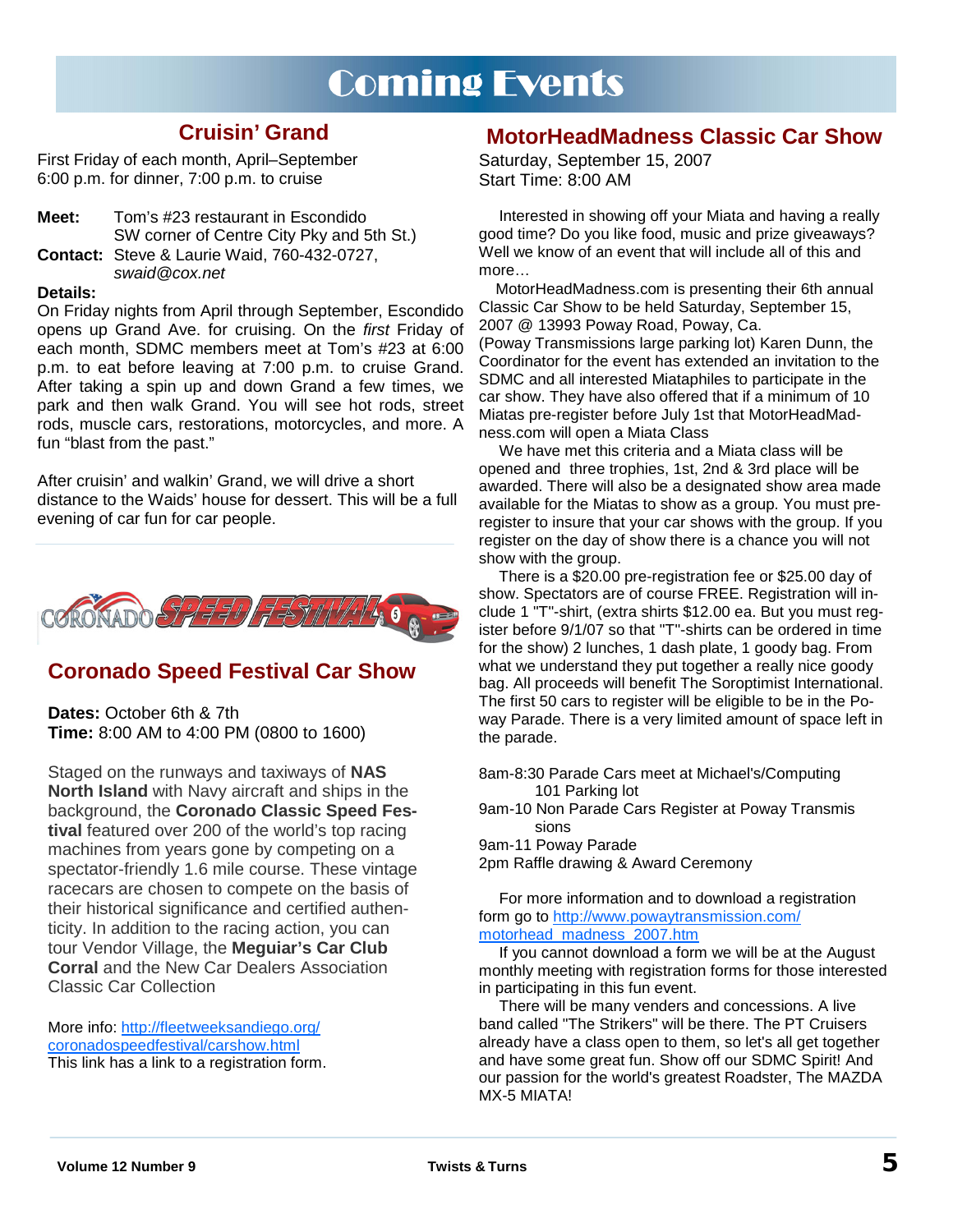### *MIATAS 101*

*(Continued from page 1)* 

Mostly you just can't. As in; cooler than… what? More power… when?

 Ranting on; commercial Miata CAI's have proven fragile and/or expensive. DIY versions (even the "Randall style" I carefully engineered and built) are usually even more flow restrictive than the stock system due to lack of space on the firewall for a larger inlet opening. But whatever their actual value, they've been a wonderful source of amusement on most of the performance automotive forums for years.

#### **EXHAUST: get the burned stuff out**

 Stock engines have "manifolds" and hot rods have "headers" the former is historically cast iron and the latter is bent tubes. Manifolds last forever but are heavy, ugly and restrictive. Headers flow much better, and are lighter and louder Miatas have a sort of stock header; good stuff but prone to cracking, and not pleasing to see under your shiny hood.

 The after market headers for Miatas all flow much better than stock, and come in several finishes and prices. Some are smog legal in California, some maybe… They are all an easy bolt up to all exhaust systems, and they're real purty!

 The catalytic converter bolts to the end of the header. Cats flow stock or better ("high flow") and are a required smog part in CA.

 The "cat back" system is where the sound really changes and your imagination begins, single outlet, double outlet, loud, softer, chrome, stainless, louder, plain black, really loud, your call. Almost by definition after-market cat-backs flow better

than stock. That can move the torque band and add possibilities for later mods, read on.

 What does all this do? It probably makes your car sound faster. Er, louder. Or maybe MUCH louder, raspier, throatier, cracklier, dronier, I'm running out of adjectives. Listen, listen, listen, before you buy! Try to score a ride in a car with a sound you like. A system that rolls your socks down from the curb may literally roll your socks down inside the car too. It's real easy to buy/build yourself an expensive headache.

 Example: Laurie Waid's Buzer has a turbo cat back system but no turbo to take the edge off the sound. I love it, from the curb. How she stands it from the seat…? But then I don't drive the wee yellow beast, do I? Daffodils Rule!

#### **GET YOU SOME ACTUAL POWER INCREASE**

 Miata power mods start out easy cheap and largely decorative at the bolt-on level. Hundred\$ mostly for decoration and loud. For real GO, prices can start at several thousand \$\$ (including installation) for head work and accessories, then whatever your ego can stand (\$5-\$8K easy, plus installation) for a full house blower or turbo system and all the right trimmings. Prices here are ball park at best.

#### **3 REAL WAYS TO ADD POWER**.

#### 1) PORT POLISH AND BOWL BLEND

 The stock Miata intake manifold, cylinder head and combustion chambers are made to meet a budget (below Ferraris, aren't they all?) and respond well to plain ol' American hot rod tricks. This procedure is really misnamed. Early 'rodders figured if a little shaping

was good, a mirror polish was REALLY good. Actually a nice satin finish surface is best, but the early name stuck. What we really do here is smooth the bumpy inside of the cast aluminum intake, match the transition across the gasket into the cylinder head, and smooth the inside of that (port match and "polish"). Then improve the valve seats if needed, gently re-shape the combustion chamber (bowl blend), and port match again across the gasket into the new exhaust header you just bought. The work is all done by hand with an air grinder, and measured on a "flow bench". If you have these two tools you can do this part yourself.

 Miatas gain about 20% better flow through the worked areas. That adds enough power throughout the rev range to turn 2nd gear turns into 3<sup>rd</sup> gear sweepers. Reduced turbulence lets the engine pull much, much harder all the way to the rev limiter. Kinda like you took 400 lbs out of the trunk. The work is invisible to all smog controls and does it's job perfectly on 87 octane gas and 14 degree timing advance.

 While the head's at the shop, (about \$800) do a 60k tune up (timing belt/water pump, etc. etc.) and save money! You really can do this whole job yourself (the  $5<sup>th</sup>$  time) but Rocky makes it look sooooo simple.

#### 2) TURBOCHARGERS 3) SUPERCHARGERS

 This is the nutshell introduction to forced induction; "F.I". The reality is infinitely more complicated and costly. Please don't buy one of these things on my say so. It's not nearly this easy in the real world! And read the ads with a jaundiced eye. Actual power gains with these things are subject to way too many variables. These ads are a very large ballpark!

*(Continued on page 7)*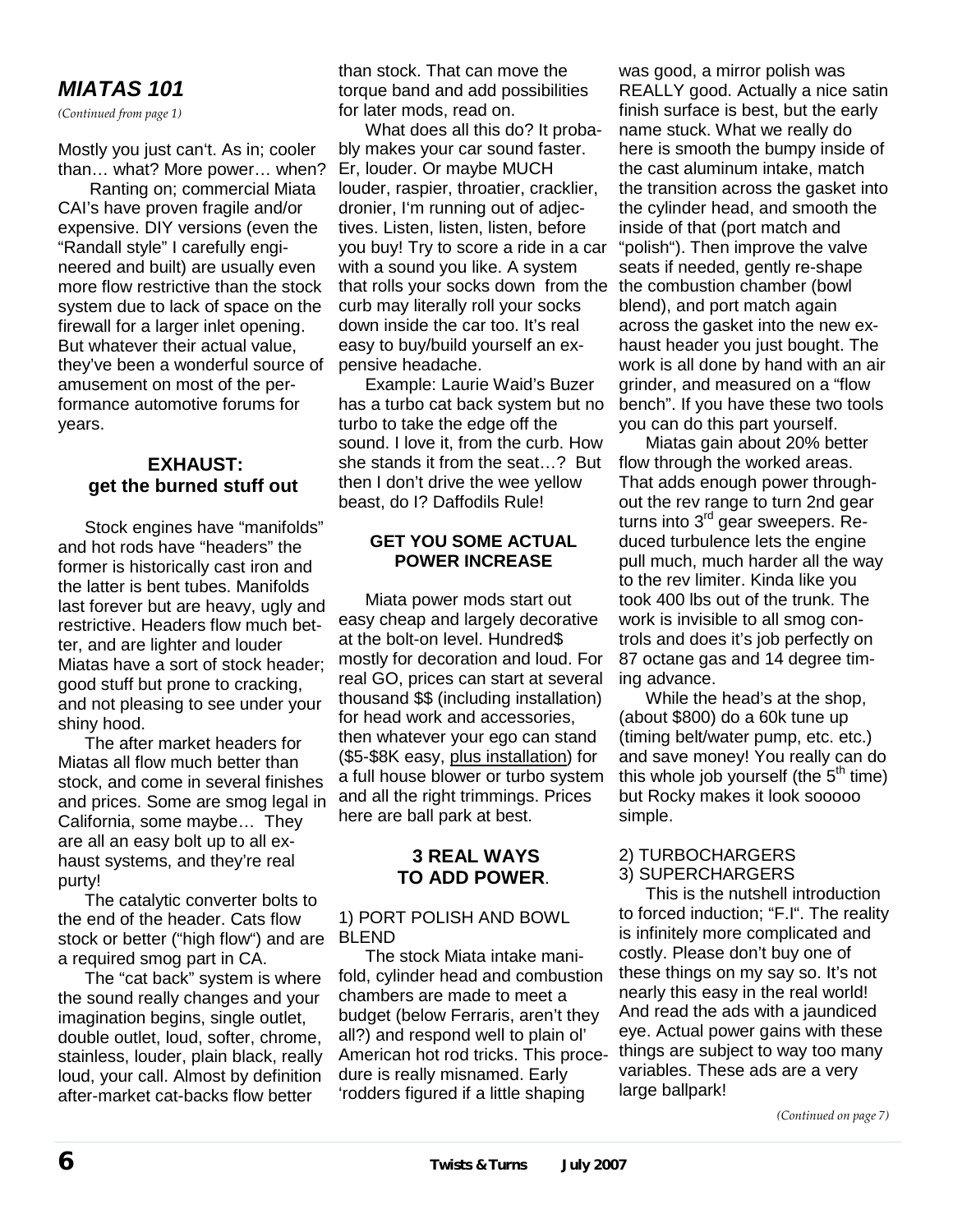### *MIATA 101*

*(Continued from page 6)* 

 SUPERCHARGERS use a belt from the crank to power one of several different style air pumps to shove extra air into the cylinders. TURBOs use the exhaust gasses to spin a turbine wheel that adds the "Boost". Drag racers use Superchargers (blowers), Champ Cars, and diesels use Turbos. For Miatas both systems range from mechanically fairly simple to Full Rube Goldberg, and from just expensive to Oh My Golly! Power increases run from enough to notice, to… Cosmic!

 All are sold "plus installation" (\$80+/hr.) and while the basic (5 lbs ?) systems are sorta DIY friendly, above that you probably need a pro. Remember, aftermarket FI systems are not covered under your car's warrantee and will eat your motor in a heartbeat when they malfunction or you miscalculate. It's all you, baby! Ask around the club for some real expensive FI stories!

 Some are legal in California, some are not, but all put you somewhat at the whim of wherever you go for smog cert. Even fully legal systems can be an interesting day with the smog dudes.

 Above the basic 5 lb systems they all require a computer chip addition/change to fool the stock computer, and all require a certain amount of tuning after installation. Turbos can require A LOT of (piggy-back/link computer) tuning. Turbos also create a softball sized lump of red hot glowing iron just above their own custom exhaust manifold. Control of under-hood temps are a constant factor.

 All require at least 91 octane gas, and when in boost somewhat more of it. OK, maybe a whole lot more!

 At the levels of power increase easily obtainable with FI, the rest of the drive train will certainly be overstressed and this will need to be considered in (and paid for in) your quest for speed. Count on a new (and stronger) clutch real soon. And you're gonna have to stop the beast you've created; Big Brakes! And more tires! And tickets! And…!

 Sorta bottom line on power upgrades.

 Most bolt-ons in whatever combination will make your car louder. The right combos can actually move the power band some. And if you bolt them up yourself you'll have that satisfying sense of bond-wanna go? ing with your ride.

 Head work (port matching etc.) gives measurable improvement in the air flow through the engine, thus actual power increases. Headwork is true one-stop power up-grade. No stress, no mess, no smog. And when combined with routine maintenance requirements can be done relatively cheap. Talk to Larry Dennstedt.

 Superchargers are generally simpler to install than turbos. and add their power at lower RPM. They usually cost less initially but full systems will top out about the same. Jackson Racing and Flyin' Miata have known quality, excellent reputations and sell several levels of upward ouch! Both have been around a while. Fast Forward is newer to the scene and has done some excellent engineering on their "Cold Side" blower. There are others, do your homework!

 Turbo systems can be infinitely complicated, high maintenance, and very powerful. Flyin' Miata is the industry leader, and has a range of systems bordering on fantasy. You want it, they got it. FM has been called THE Miata turbo source.

 FI conclusion: Big forced induction power changes everything but the car's paint, and is addictive. Be glad you're into Miatas. You can buy another whole car for what a

true power freak can break in a day. This level of performance is not for the faint of heart.

 My ride? I thought you'd never ask.

 '96 Miata. Everything from chapter 1. Big fat high flow foam air filter. Stock intake cross pipe. Port polish and bowl blend. Header. High flow Cat. Single outlet catback. 14 degree timing. 87 octane gas. That's it! How much? About \$11K total! YMMV!

Speed is money, how fast YOU

# Memberships by Miata Color:

80 Red 35 White 23 Black 15 Silver 11 Yellow 10 Emerald Green 10 Sapphire Blue 9 Copper Red 8 Montego Blue 7 Mariner Blue 6 BRG 6 Mahogany 5 Galaxy Grey 5 Titanium 5 Twilight Blue 4 Crystal Blue 4 Midnight Blue 3 Highland Green 3 Merlot 2 Garnet 2 Laguna Blue 2 Marina Green 2 Splash Green 2 Starlight Blue 2 Stormy Blue 2 Strato Blue 2 Winning Blue 1 Laser Blue 1 Razor Blue 1 Custom Paint 3 Unreported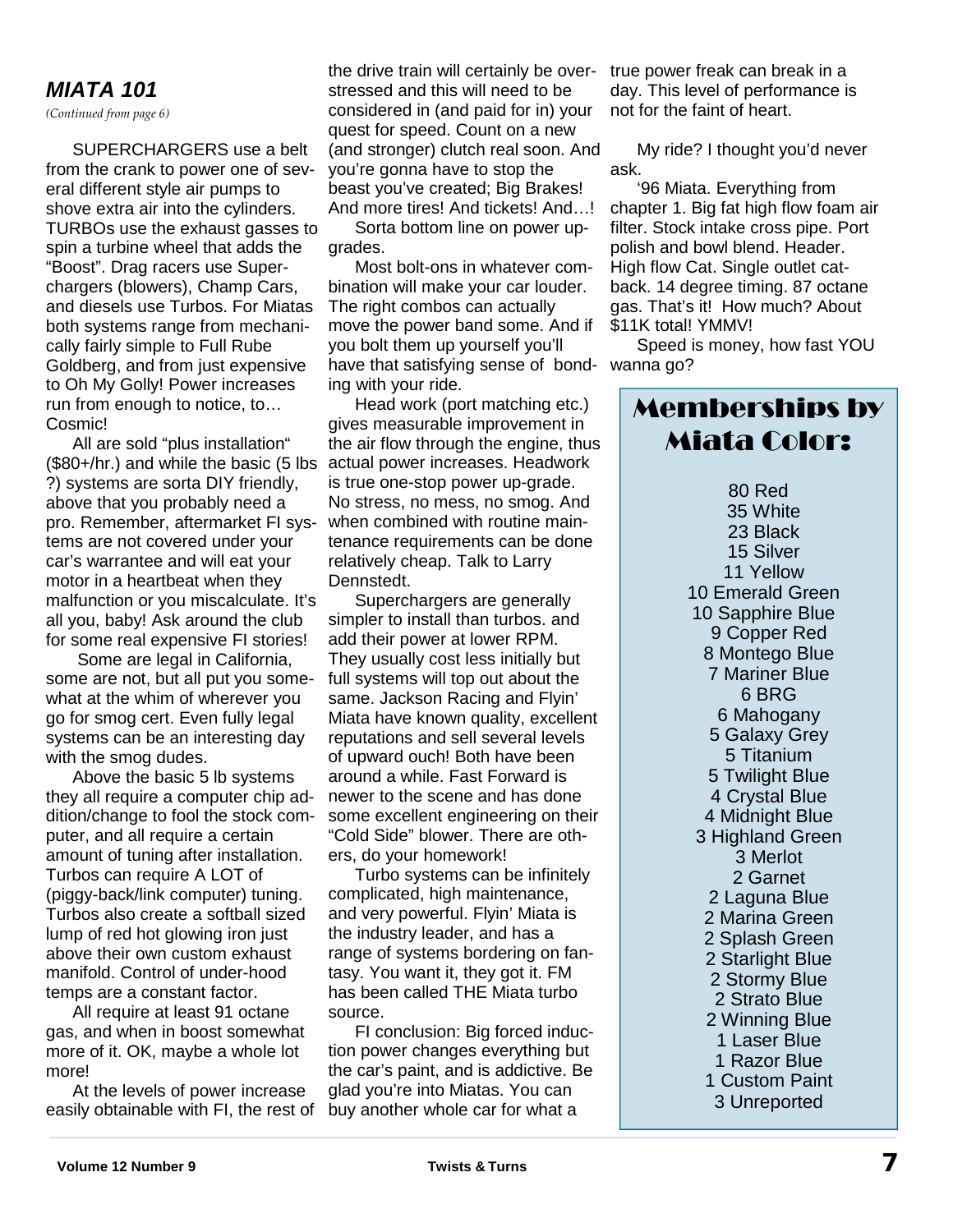# Kelly Does the Santee Drive-In

The Chicken Pie Diner was<br>the site of the start of the<br>Does The Santee Drive-In Run" the site of the start of the now infamous "Kelley and as we arrived, we could count the Miatas as they pulled in to enjoy dinner and camaraderie before the run was to begin.

 Most of those participating came for dinner first and there was, as there always is, much to talk and laugh about. The lone waitress did her best as she hustled about getting beverages, meals and collecting money. She was eventually joined by another server and we all were able to eat, pay our bills and visit the restroom before the run began.

 Kelley called a driver's meeting just Krispie Treats, candy and before 6pm and we were introduced to Joohi (a Miata owner from Poway now living in Geneva, Switzerland) and her boyfriend who were participating as guests. She also called for a vote on which movies to see, as the Santee Drive-In has two screens. "The Simpson's Movie" and "I Now Pronounce You Chuck and Larry" won out over "Underdog" and the newest Harry Potter movie.

 Then it was time for the presentation of magnetics to Kelley for her car, BB (short for Black Beauty). Kelley was beaming as she accepted her magnetics. More than a few cameras were clicking away to catch her proud moment. After a reminder to be safe and that this would be a leisurely run, we headed out onto Pomerado Road and zeroed out our odos.

 The run was just under 50 miles and included the twists and turns of

### **Debbye Lewis**

Highland Valley Road, Hwy. 67 up through Ramona, and down Wildcat Canyon Road into Lakeside and then into Santee. We made it in plenty of time to set up our chairs, visit the snack bar and restrooms and make it back just as Kelley was getting ready to hand

out the goodie bags she made. WOW! Popcorn, Goldfish, Rice gum…enough to last you through both movies! Most moviegoers brought or bought a little something to eat too so we just settled in and awaited sundown for the movies to begin.

 Because Kelley is from Texas, she instigated a "You Might Be A Redneck If"…joke contest. There were many a great joke but based on laughter and the number of jokes that Larry Clark shared, he won the prize: A Redneck Tool Kit complete with duct tape, oily rag, bailing wire and two cans of Pabst Blue Ribbon Beer and a "seegar" to smoke while Larry watches Mary change the oil!!!

Hmmm…one wonders if the rest of us really "lost" all that much.

Photo by Jack Hinkle During the first feature, "The Simpson's Movie", laughter could be heard from the rows of Miata Club Members. Whether you love the Simpson's or hate them, you know



Photo by Debbye Lewis

the writers riddled the movie with bits and gags that almost anyone could relate to, and chuckle we did. There may be a fine line between funny and down-right stupid and rest assured, "The Simpson's Movie" crossed that line more than once.

 Many, if not most folks, stayed for the second feature, "I Now Pronounce You Chuck and Larry" which was funny, serious, sensitive and finished strong by reminding us that truth and friendship will overcome adversity.

 Creeping up on the midnight hour and the rest of us were on the road again to the north, south, east and west of San Diego County, heading home to a cozy bed and a good night's sleep.

 Congratulations on earning your magnetics, Kelley, and thank you for giving the club a fantastic night at the drive-in movies. You could tell by the jokes and laughter how much fun we all had.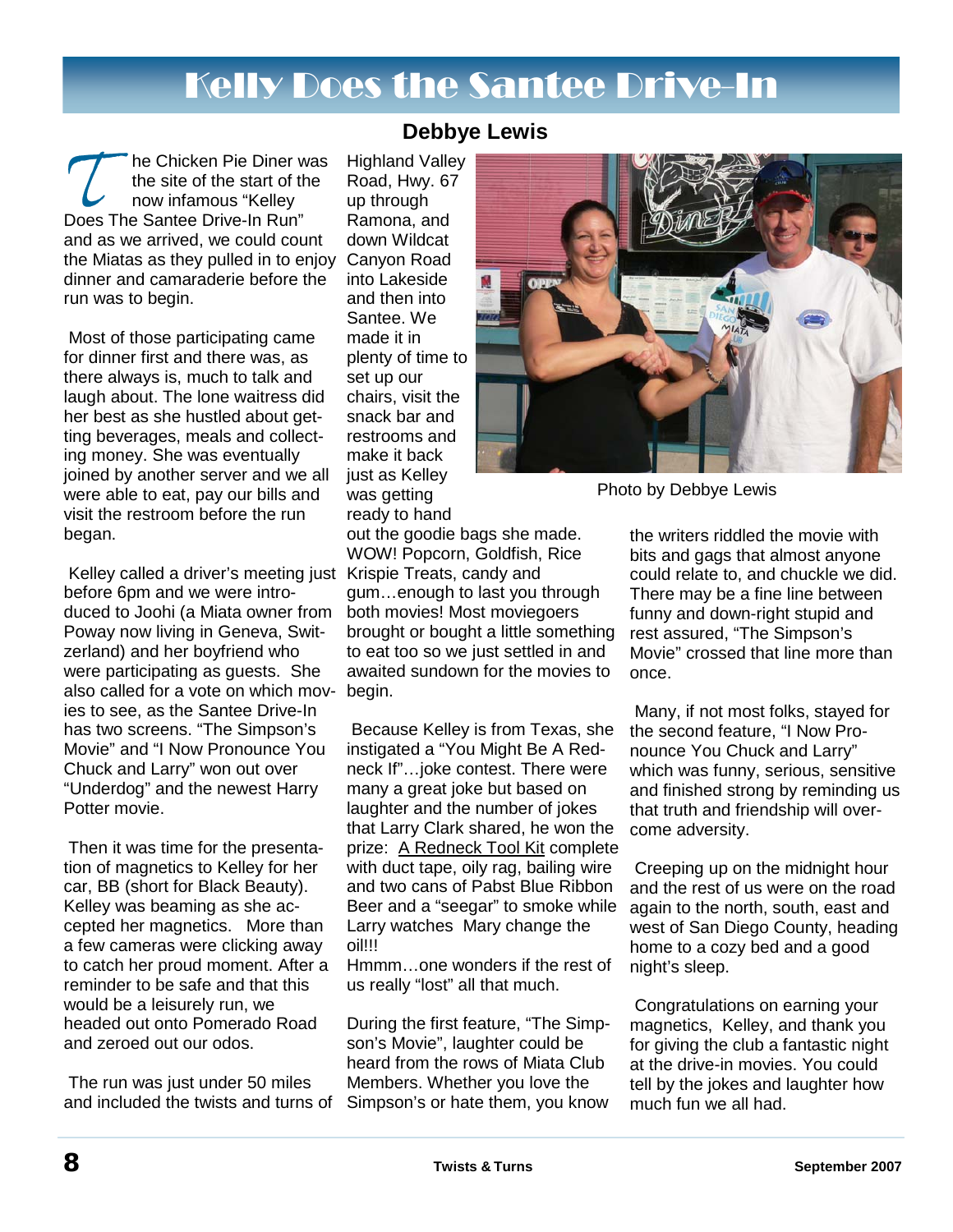

# **Kelley Does the Santee Drive-In**

Photos by Barry Billingsley







**Top Left:** Waiting for the movie

**Left Center**: Keegan Garon urges Grandpa Dennis Garon to "go faster" while Grandma Maryanne and brother Cade wait nearby in "Best Yellow"

**Bottom Left**: The Lewises and Sue Hinkle have a laugh at the Chicken Pie Diner.

**Right:** Bruce Lewis prepares to give Kelley her magnetics.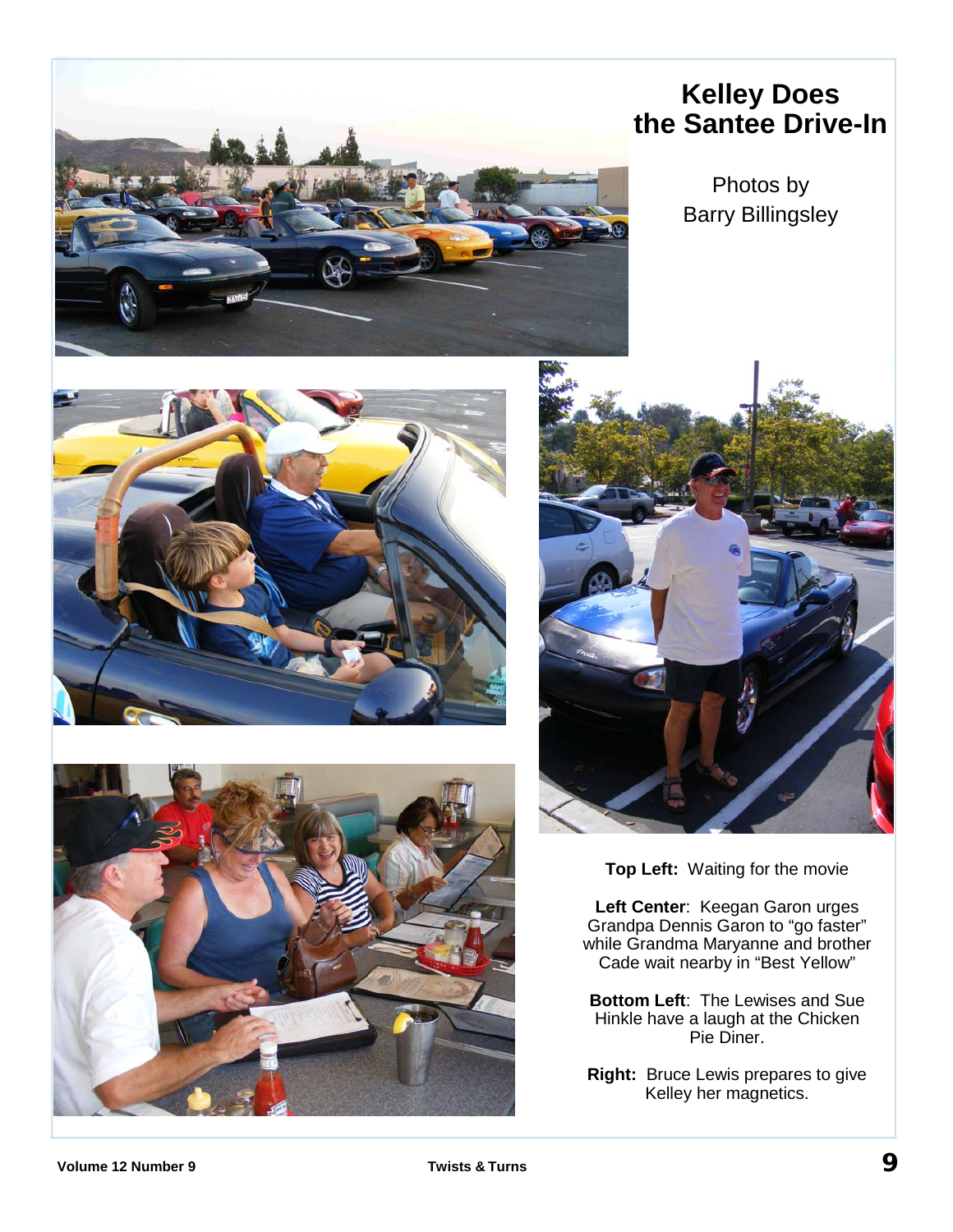# SDMC Shows Off Again

 $\delta$  n February of this year SDMC appeared at the monthly car show at Dalton's Roadhouse and wowed the participants with a remarkable turnout of over 40 Miatas. That kind of a showing does not go unnoticed. As SDMC's representative to the Car Club Council of San Diego, I overheard comments at the monthly council meetings stating what a remarkable turnout we had.

 Again in June, at the Greatest Show on Turf, SDMC appeared with 15 cars. More importantly we had over 20 volunteers help in the execution of the very successful show in Balboa Park that helps support the Auto Museum. Again, it did not go unnoticed.

At the SDMC June monthly meeting, Craig Moya of the Corvette Owners Club of San Diego, came



and formally invited SDMC to participate as a club in the Main Street America Charity Car Show at Embarcadero Park.

Fast forward. On July 29<sup>th</sup> SDMC put together one of the best car displays that I have seen. With over 20 Miatas, we showed to the car viewing public what ZOOM ZOOM means. We had on display several representatives of each of the three Miata generations. We had two RHT versions, one Mazdaspeed, several highly personalized Miatas, and a motorsports section. The motorsports section centered in the display included five autocross cars and one Spec Miata. The banner displayed said, "On any given Sunday more Mazdas are road raced than any other car. And most of those are Miatas…ZOOM ZOOM." We looked great.

As it turned out we did not win the trophy for most participation by a club because the East County Cruisers registered 26 cars the last week. Regardless, special recognition goes to Kurt Shwartz and Alan Kagan for being awarded Best Miata and runner-up respectively. Special thanks go to Kevin Haywood for trailering his Spec Miata from Valley Center to put it on display and anchor the motorsports section.

All I can say in closing is that the San Diego Miata Club is becoming a very desirable invitee to car functions around the county. The very prestigious Coronado Independence Parade, car shows, and whatever is next tells me that ZOOM ZOOM is understood by more and more car people around the county all the time.

(**Editor's Note:** The Main Street America car show at Embarcadero Park was the first time my granddaughter, Hannah Reese, was allowed to have a "real" ride in a Miata, from Escondido on the freeway and all. I asked her to describe the car show in her own words. She loves to write stories, so the next time I saw her, she handed me her story, carefully written on notebook paper, for me to publish. Her dad is a magazine editor, as well as a former Marine Captain and Escondido police officer, so her writing skills seem to be natural. I hope you enjoy the car show through the eyes of a seven year old "girlie girl". If not, indulge this proud Grammy.)

#### **Papa's Car Show at Seaport Village by Hannah Reese**

 One day I went to a car show at Seaport Village. Our Grammy drove me there in her Miata, Buzer. It is my favorite.

 At the car show, my Grammy took us to a store called "Kite Flite". We bought a frog kite and my papa helped me to fly it. Then we sat down and had a snack. After that, we went to get lunch. My brother Mason and I fed the birds French fries and they loved them. After that, we looked inside stores,

then went to a little stand that did face painting. They also did arm painting, so I got my arm painted with a sparkly butterfly. It was very cool and I loved it.

 At the car show my grampa won a car cleaning kit. I had car soap, and brushes to scrub it with. One of my Grammy and Papa's friends won first place in the car show. We also saw some yachts in the water near the cars.

 On the way home my brother and I got to talk to each other with the walky talky radio. It was a blast. We had so much fun. I think Seaport Village is really cool, and I love riding in Grammy's Buzer.

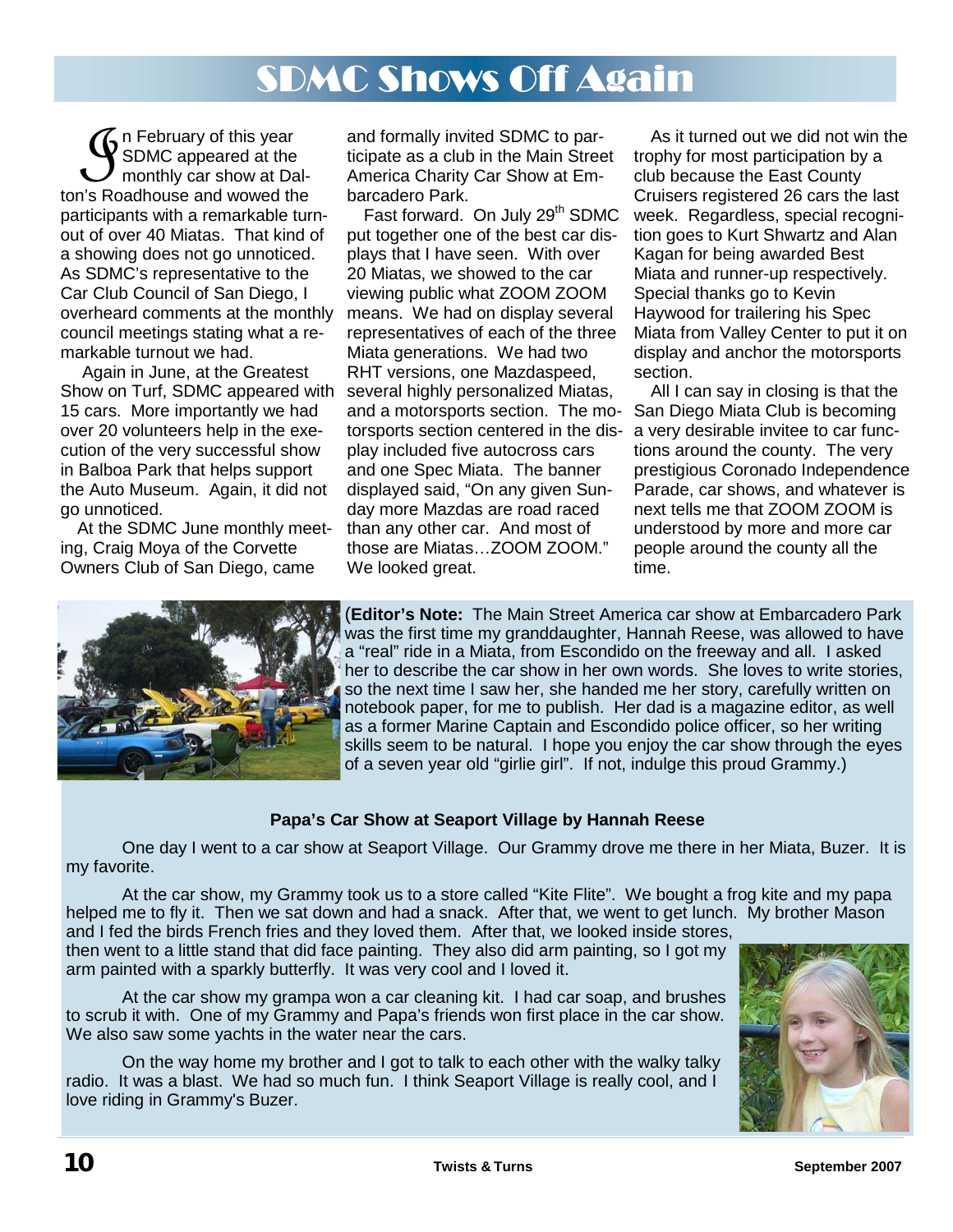# Member Discounts

**M** any vendors offer discounts to Milata Club members. The club does not endorse these vendors, but lists them as a membership benefit. Some Miata Club members. The club does not endorse these vendors, offers may require you to show a current SDMC membership card.

Businesses that wish to be listed must offer a discount from their normal retail prices to SDMC members. Listings are limited to five lines (about 30-35 words). Contact *newsletter @sandiegomiataclub.org* for more information.

#### **Automotive Services**

**Allen's Wrench.** Mazda Master Technician. 1620 Grand Avenue, San Marcos. 760-744- 1192. Discount: 10% (except oil changes).

**American Battery**. Miata batteries & all other batteries. 525 West Washington, Escondido. 760-746-8010. Contact: Jeff Hartmayer. Discount: Fleet discount on all products.

**Coast Car Covers, Inc**. Car covers, cockpit covers. 1229 Morena Blvd., San Diego. 619- 275-7100. Discount: Wholesale price.

**Express Tire**. Auto repair, tires. 12619 Poway Road, Poway. 858-748-6330. Manager: David Dolan. Discount: 10% on parts and labor, including tires.

**Geri's Bazaar**. Custom deck bags, boot bags, travel bags. Maximize the space in your trunk. Contact: Geri Causarano. 828-400-1673. *www.geris-bazaar.com*. Substantial savings to club members.

**Good-Win Racing LLC**. Miata intakes, exhausts, shocks, springs, & goodies from Racing Beat, Moss, and more. *www.goodwinracing.com*. 858-775-2810. Special club price on everything.

**Hawthorne Wholesale Tire**. Tires, wheels, brakes, and suspension. 877 Rancheros Dr., San Marcos. 760-746-6980. Discount: 10%

**Just Dings Ltd**. Mobile paintless dent removal. 858-569-3464. Discount: 15%

**Kesler Customs**. Miata chassis braces, adjustable dead pedals, hide-away license plate brackets. Installation of aftermarket parts, fabrication, light welding. Ted Kesler, 619-421- 8472. Special club prices.

**Knobmeister Quality Images**. 3595 Gray Circle, Elbert, CO 80106-9652. Joe Portas, *joe@knobmeister.com*. 303-730-6060.

**Langka Corp**. Guaranteed paint chip and scratch repair system. Cleaning, detailing, and restoration products. 800-945-4532. *www.langka.com*. Discount: 30%.

**Larry Dennstedt's Auto Repair**. 4283 41st Street, San Diego. 619-284-4911. Discount: 10% on labor.

**Lutz Tire & Service**. Alignment specialist, tires. 2853 Market Street, San Diego. 619- 234-3535. Ask for Mike. Discount: 10% on parts (tires not included).

**Magnolia Auto Body**. Restorations, body work. 476 West Main Street, El Cajon. 619- 562-7861. Ask for T.J. Discount: 10% on labor and parts.

**Porterfield Enterprises Ltd**. Brake pads, rotors. 1767 Placentia Ave., Costa Mesa. 949- 548-4470. Discount: 15% on Porter-field & Hawk brake pads; \$10 off rotors; \$9.25 for Motul 600 brake fluid (1 pint).

**Smog Squad**. 3342 Rosecrans, San Diego. 619-223-8806. General Manager: Jose Munoz. Discount: \$10 on smog tests.

**Thompson Automotive**. Cool accessories for our cool cars; oil filter relocation kits, gauge kits, air horns, brakes, Voodoo knobs, & MORE. *www.thompson-automotive.com*. 949-366-0322. Discount: 10%

**Tri-City Paint**. Professional detailing, products, paint, airbrushes, car covers. West Miramar Area: 858-909-2100; Santee, Mission Gorge: 619-448-9140. Discount: Body shop pricing #CM6660.

**WheelStore**. Wheels, tires, suspension, alignment. 208 S. Coast Hwy., Oceanside. 760- 967-1336. Contact: Joe Jordan. Discount: Wholesale price on tires; \$10 off alignments.

**World Famous Car Wash**. Complete professional car care. Complete detail, hand wax, leather treatment, free shuttle service. 7215 Clairemont Mesa Blvd, San Diego. 858-495- 9274. Discount: 10%

### **Mazda Dealerships**

**Chapman Mazda**. Phoenix. 877-684-5803. Ask for John Mardueno. Discount: 20% on Mazda parts and accessories.

**Mazda El Cajon**. 619-442-7050. Discount: 20% on Mazda parts; 10-20% on accessories.

**Mazda of Escondido.** 760-737-3200. Discount: 20% on most parts; 15% on labor (not including smog certification).

**Westcott Mazda**. National City. 619-474- 1591. Discount: 25% on parts or labor (except oil changes).

#### **Other Services**

**Alarm 2000**. Residential and commercial alarm installations and monitoring. Free equipment with 2-way voice & free install. Buffy Hergenrader, 619-221-0948. *buffy@iopener .net*. Discount: No connection fee.

**Coldwell Banker Real Estate**. David T. Bryan, Realtor. 619-334-4625. *davidbryan@coldwellbanker.com*. Free market analysis. No transaction fees for SDMC members or referrals!

**Linsco Private Ledger**. Fee-based planner. Wealth management, estate, retirement, and investment planning. Free consultation and 15% discount on all fees. Hernan Hooker, BCE. 619-542-0822.

**Rosin & Associates**. Attorneys at law. Accidents, insurance issues, general civil law. No recovery, no fee. Anita Rosin, *anita.rosin@rosinlaw.com*. 619-543-9600. Discount: 10% on attorneys fees.



#### **MIATAS FOR SALE**

**2006 Grand Touring**, Marble White, Leather, 6-speed, only 4975 miles. We bought this neat little car at the very end of 2005 thinking that we would have lots of fun with it, but, as you can see from the miles, we just don't use it. It is in excellent condition and has been under a Mazda Custom Cover unless it was in motion. Kelly Blue Book resale: \$24,230 OBO. Diane & Bud Bainbridge, 951-676-4044(H), 909-519-5077 (C), *walterbainbridge@hotmail.com.*

#### **ANNOUNCEMENTS**

**Buying or selling** your Miata or Miata accessories? You can do it for free on Miatamart—the Miata for Sale web site, run by SDMC member Rainer Mueller. Check it out at *www.miatamart.com*.

**Classified ad space is provided at no cost to SDMC members only. Ads must include first and last names, telephone number, and e-mail address, which must agree with current club roster.** 

**Send ads to** *newsletter@ sandiegomiataclub.org***. Ads will run for four months unless canceled, and may be revised and resubmitted.**